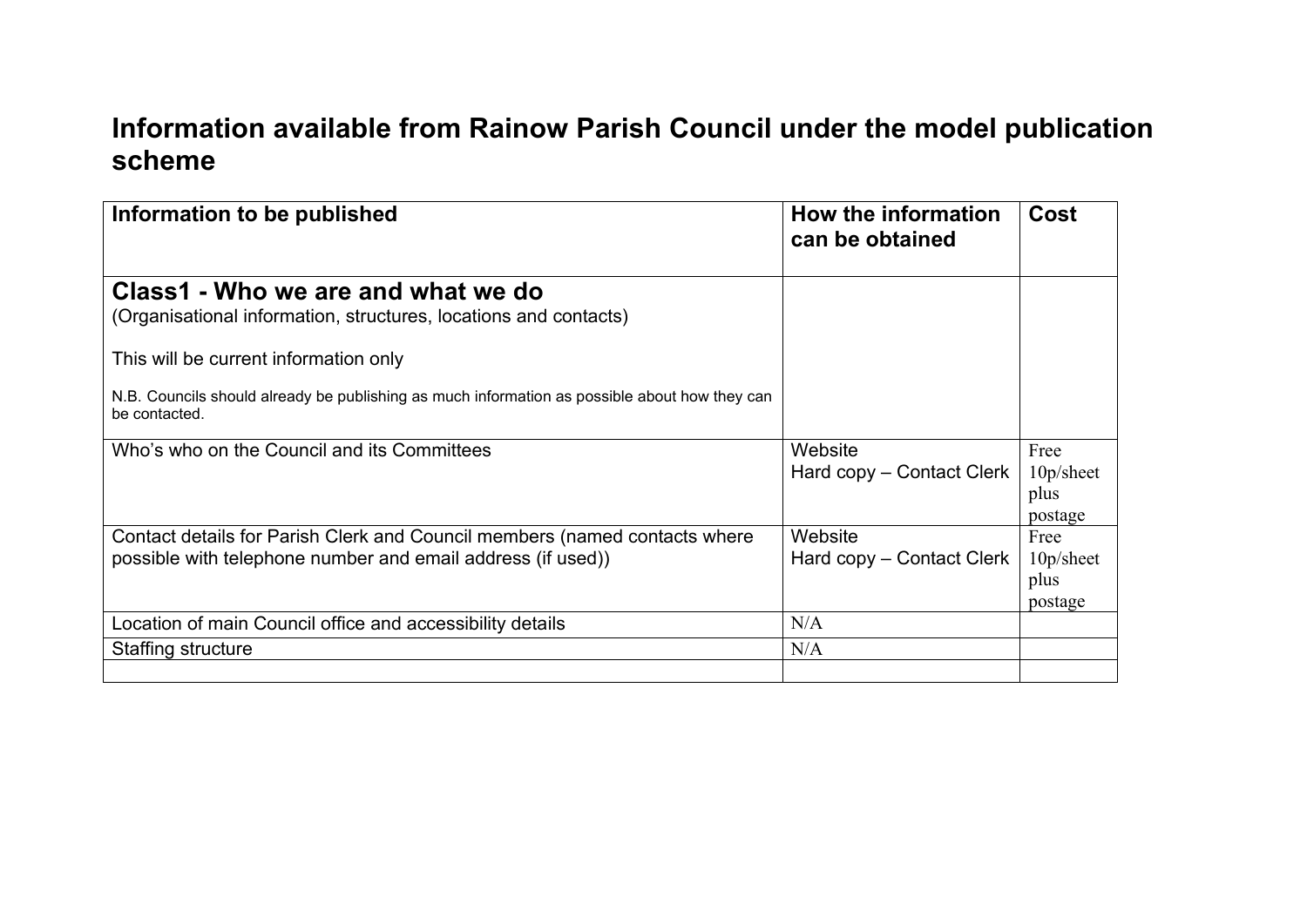| Class 2 – What we spend and how we spend it<br>(Financial information relating to projected and actual income and expenditure,<br>procurement, contracts and financial audit)<br>Current and previous financial year as a minimum |                                      |                                         |
|-----------------------------------------------------------------------------------------------------------------------------------------------------------------------------------------------------------------------------------|--------------------------------------|-----------------------------------------|
| Annual return form and report by auditor                                                                                                                                                                                          | Website<br>Hard copy - Contact Clerk | Free<br>10p/sheet<br>plus<br>postage    |
| <b>Finalised budget</b>                                                                                                                                                                                                           | Website<br>Hard copy – Contact Clerk | Free<br>$10p/s$ heet<br>plus<br>postage |
| Precept                                                                                                                                                                                                                           | Website<br>Hard copy - Contact Clerk | Free<br>10p/sheet<br>plus<br>postage    |
| <b>Borrowing Approval letter</b>                                                                                                                                                                                                  | N/A                                  |                                         |
| <b>Financial Standing Orders and Regulations</b>                                                                                                                                                                                  | Website<br>Hard copy - Contact Clerk | Free<br>10p/sheet<br>plus<br>postage    |
| Grants given and received                                                                                                                                                                                                         | Hard copy - Contact Clerk            | Free<br>10p/sheet<br>plus<br>postage    |
| List of current contracts awarded and value of contract                                                                                                                                                                           | N/A                                  |                                         |
| Members' allowances and expenses                                                                                                                                                                                                  | Hard copy – Contact Clerk            | Free<br>10p/sheet<br>plus<br>postage    |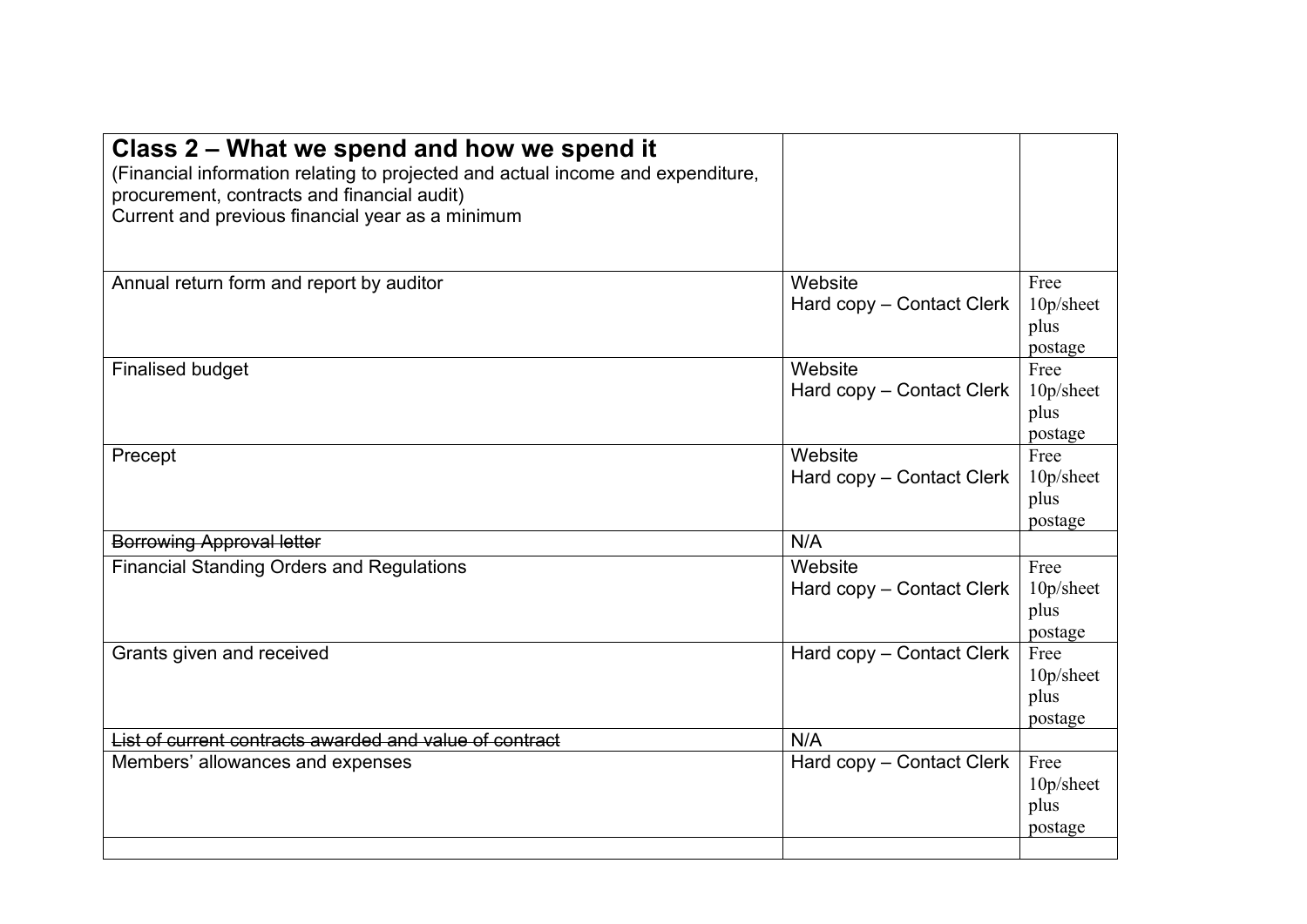| Class 3 – What our priorities are and how we are doing<br>(Strategies and plans, performance indicators, audits, inspections and reviews) | (hard copy or website)                                                             |                                      |
|-------------------------------------------------------------------------------------------------------------------------------------------|------------------------------------------------------------------------------------|--------------------------------------|
| Parish Plan (current and previous year as a minimum)                                                                                      | hard copy                                                                          | 10p/sheet<br>plus<br>postage         |
| Annual Report to Parish or Community Meeting (current and previous year as a<br>minimum)                                                  | Website<br>Hard copy – Contact Clerk                                               | Free<br>10p/sheet<br>plus<br>postage |
| Quality status                                                                                                                            | N/A                                                                                |                                      |
| Local charters drawn up in accordance with DCLG guidelines                                                                                |                                                                                    |                                      |
| Class 4 – How we make decisions<br>(Decision making processes and records of decisions)<br>Current and previous council year as a minimum | (hard copy or website)                                                             |                                      |
| Timetable of meetings (Council, any committee/sub-committee meetings and<br>parish meetings)                                              | Website<br>Hard copy - Contact Clerk                                               | free<br>10p/sheet<br>plus<br>postage |
| Agendas of meetings (as above)                                                                                                            | Website (current copies<br>only)<br>Hard copy (backdated)-<br><b>Contact Clerk</b> | free<br>10p/sheet<br>plus<br>postage |
| Minutes of meetings (as above) - nb this will exclude information that is properly<br>regarded as private to the meeting.                 | Website (current)<br>Hard copy (backdated) -<br><b>Contact Clerk</b>               | free<br>10p/sheet<br>plus<br>postage |
| Reports presented to council meetings - nb this will exclude information that is properly<br>regarded as private to the meeting.          | Hard copy – Contact Clerk                                                          | 10p/sheet<br>plus<br>postage         |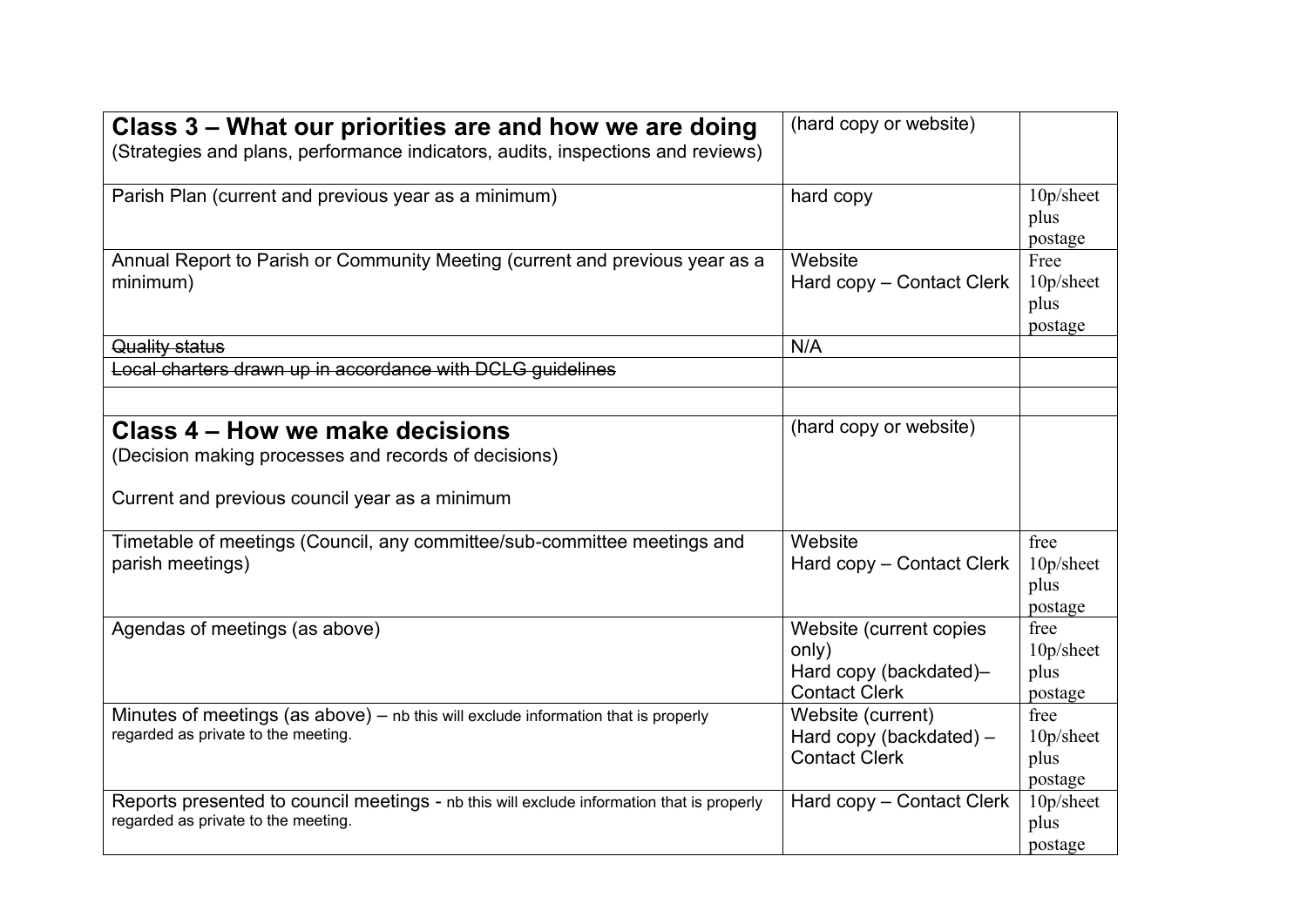| Responses to consultation papers                                                                         | Hard copy – Contact Clerk | 10p/sheet         |
|----------------------------------------------------------------------------------------------------------|---------------------------|-------------------|
|                                                                                                          |                           | plus<br>postage   |
| Responses to planning applications                                                                       | Hard copy - Contact Clerk | 10p/sheet         |
|                                                                                                          |                           | plus              |
|                                                                                                          |                           | postage           |
| Bye-laws                                                                                                 | N/A                       |                   |
| Class 5 – Our policies and procedures                                                                    | (hard copy or website)    |                   |
| (Current written protocols, policies and procedures for delivering our services<br>and responsibilities) |                           |                   |
| <b>Current information only</b>                                                                          |                           |                   |
| Policies and procedures for the conduct of council business:                                             |                           |                   |
| Procedural standing orders                                                                               | Website                   | Free              |
| Committee and sub-committee terms of reference                                                           | Hard copy - Contact Clerk | 10p/sheet         |
| Delegated authority in respect of officers                                                               |                           | plus              |
| Code of Conduct<br>Policy statements                                                                     |                           | postage           |
|                                                                                                          |                           |                   |
| Policies and procedures for the provision of services and about the employment<br>of staff:              |                           |                   |
|                                                                                                          |                           |                   |
| Internal policies relating to the delivery of services                                                   | Website                   | Free              |
| Equality and diversity policy<br>Health and safety policy                                                | Hard copy - Contact Clerk | 10p/sheet<br>plus |
| Recruitment policies (including current vacancies)                                                       |                           | postage           |
| Policies and procedures for handling requests for information                                            |                           |                   |
| Complaints procedures (including those covering requests for information and                             |                           |                   |
| operating the publication scheme)                                                                        |                           |                   |
| Information security policy                                                                              | Website                   |                   |
|                                                                                                          | Hard copy – Contact Clerk |                   |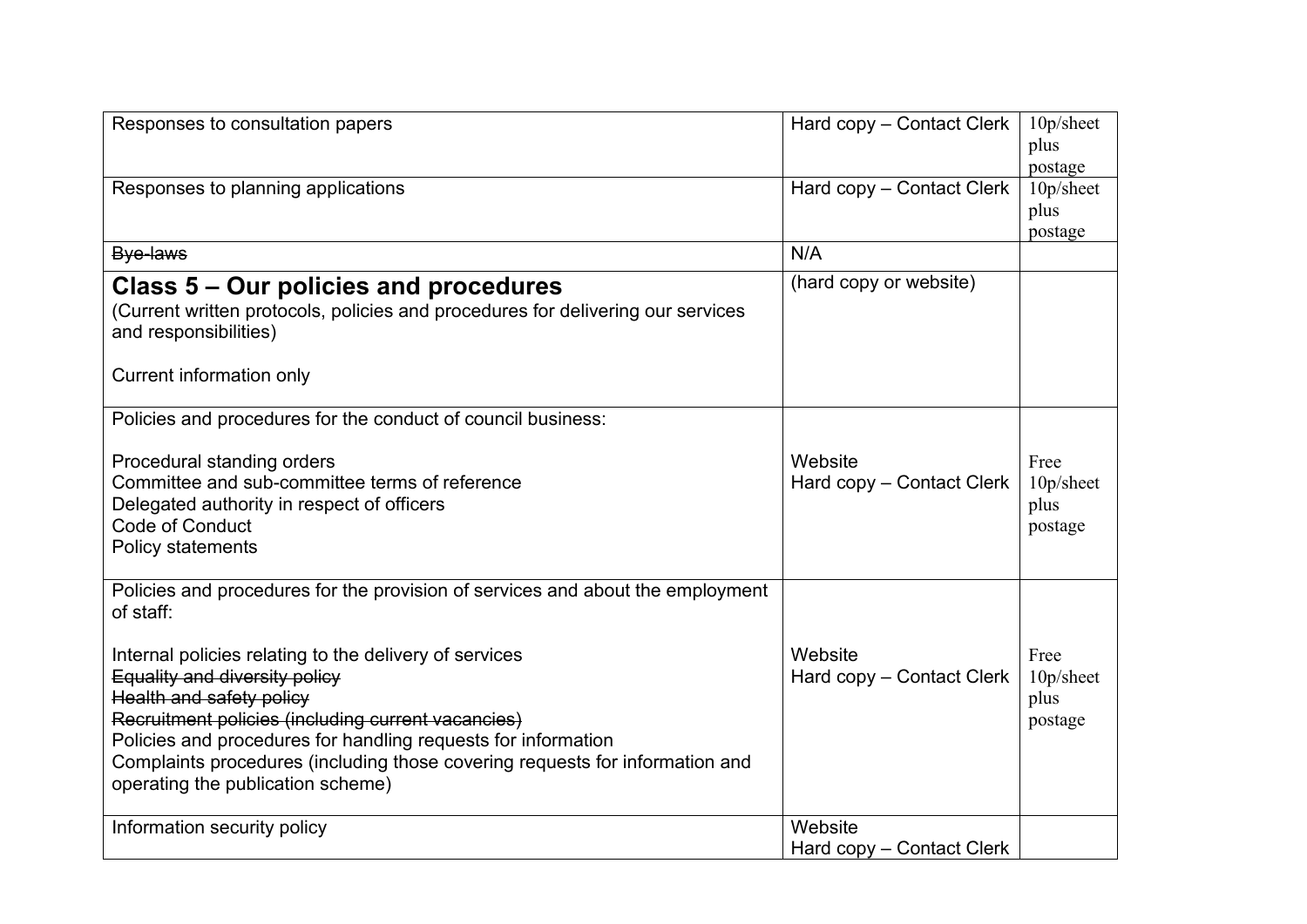| Records management policies (records retention, destruction and archive)                    | Website                   |           |
|---------------------------------------------------------------------------------------------|---------------------------|-----------|
|                                                                                             | Hard copy - Contact Clerk |           |
| Data protection policies                                                                    | Website                   |           |
|                                                                                             | Hard copy - Contact Clerk |           |
| Schedule of charges (for the publication of information)                                    | Website                   | Free      |
| (Attached to this document)                                                                 | Hard copy – Contact Clerk | 10p/sheet |
|                                                                                             |                           | plus      |
|                                                                                             |                           | postage   |
|                                                                                             |                           |           |
| Class 6 – Lists and Registers                                                               | (hard copy or website;    |           |
|                                                                                             | some information may      |           |
| Currently maintained lists and registers only                                               | only be available by      |           |
|                                                                                             | inspection)               |           |
| Any publicly available register or list (if any are held this should be publicised; in most | N/A                       |           |
| circumstances existing access provisions will suffice)                                      |                           |           |
| <b>Assets Register</b>                                                                      | website                   | Free      |
|                                                                                             | hard copy                 | 10p/sheet |
|                                                                                             |                           | plus      |
|                                                                                             |                           | postage   |
| Disclosure log (indicating the information that has been provided in response to requests;  | N/A                       |           |
| recommended as good practice, but may not be held by parish councils)                       |                           |           |
| Register of members' interests                                                              | website                   | 10p/sheet |
|                                                                                             | hard copy – contact Clerk | plus      |
|                                                                                             |                           | postage   |
|                                                                                             |                           |           |
| Register of gifts and hospitality                                                           |                           |           |
| Class 7 – The services we offer                                                             | (hard copy or website;    | 10p/sheet |
| (Information about the services we offer, including leaflets, guidance and                  | some information may      | plus      |
| newsletters produced for the public and businesses)                                         | only be available by      | postage   |
|                                                                                             | inspection)               |           |
| Current information only                                                                    |                           |           |
|                                                                                             |                           |           |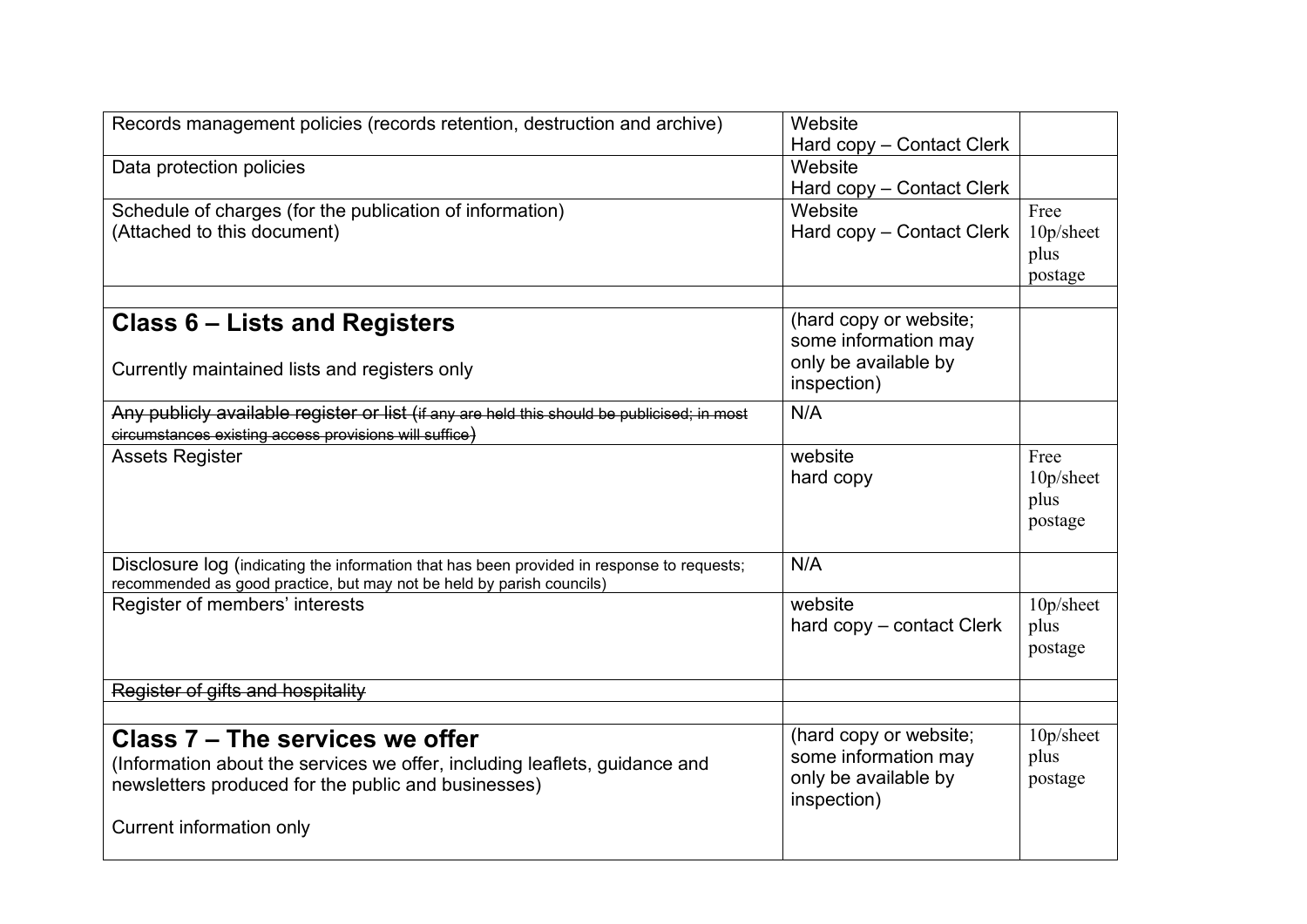| Allotments                                                                         |           |  |
|------------------------------------------------------------------------------------|-----------|--|
| Burial grounds and closed churchyards                                              |           |  |
| Community centres and village halls                                                |           |  |
| Parks, playing fields and recreational facilities                                  |           |  |
| Seating, litter bins, clocks, memorials and lighting                               | Hard copy |  |
| <b>Bus shelters</b>                                                                | Hard copy |  |
| <b>Markets</b>                                                                     |           |  |
| <b>Public conveniences</b>                                                         |           |  |
| Agency agreements                                                                  |           |  |
| A summary of services for which the council is entitled to recover a fee, together |           |  |
| with those fees (e.g. burial fees)                                                 |           |  |
|                                                                                    |           |  |
| <b>Additional Information</b>                                                      |           |  |
| This will provide Councils with the opportunity to publish information that is not |           |  |
| itemised in the lists above                                                        |           |  |
|                                                                                    |           |  |
|                                                                                    |           |  |